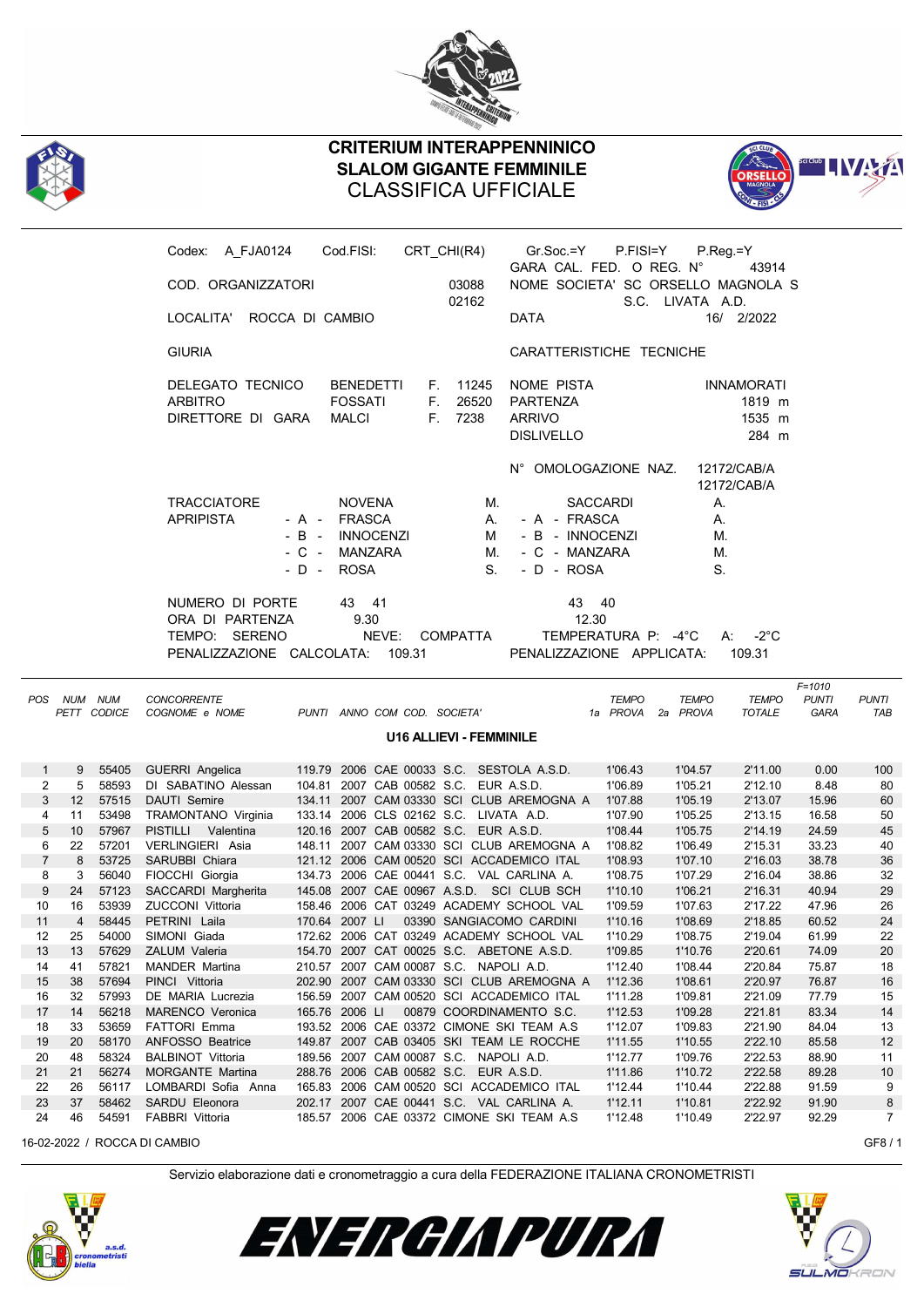

|                 |                 |                |                                                                                            |                |                                       |                                           |                          |                          |                               | $F = 1010$                  |                     |
|-----------------|-----------------|----------------|--------------------------------------------------------------------------------------------|----------------|---------------------------------------|-------------------------------------------|--------------------------|--------------------------|-------------------------------|-----------------------------|---------------------|
|                 | POS NUM NUM     | PETT CODICE    | <b>CONCORRENTE</b><br>COGNOME e NOME                                                       |                | PUNTI ANNO COM COD. SOCIETA'          |                                           | <b>TEMPO</b><br>1a PROVA | <b>TEMPO</b><br>2a PROVA | <b>TEMPO</b><br><b>TOTALE</b> | <b>PUNTI</b><br><b>GARA</b> | <b>PUNTI</b><br>TAB |
| 25              | 39              | 53693          | MINELLI Gaia                                                                               |                |                                       | 231.48 2006 CAE 00033 S.C. SESTOLA A.S.D. | 1'13.84                  | 1'09.43                  | 2'23.27                       | 94.60                       | $\,6$               |
| 26              | 19              | 55114          | <b>QUAGLIA Lucrezia</b>                                                                    | 206.59 2006 LI |                                       | 03182 SCI & SNOW CLUB CEV                 | 1'12.68                  | 1'11.40                  | 2'24.08                       | 100.85                      | 5                   |
| 27              | 42              | 54429          | FERRARO Francesca                                                                          |                |                                       | 176.44 2006 CAM 00520 SCI ACCADEMICO ITAL | 1'13.85                  | 1'10.32                  | 2'24.17                       | 101.54                      | 4                   |
| 28              | 28              | 54079          | COSCI Ludovica                                                                             |                |                                       | 220.88 2006 CAT 01434 S.C. LANCIOTTO A.S. | 1'14.08                  | 1'10.47                  | 2'24.55                       | 104.47                      | 3                   |
| 29              | 15              | 56500          | PIROZZI Martina                                                                            |                |                                       | 179.89 2006 CAE 00033 S.C. SESTOLA A.S.D. | 1'13.79                  | 1'11.27                  | 2'25.06                       | 108.40                      | $\overline{2}$      |
| 30              | $7\overline{ }$ | 57892          | <b>ORESTI Vittoria</b>                                                                     |                | 336.60 2007 CUM 03201 SCI C.A.I.      | MACERATA                                  | 1'13.93                  | 1'11.29                  | 2'25.22                       | 109.64                      | $\mathbf{1}$        |
| 31              | 30              | 56574          | <b>BORGNA Teresa</b>                                                                       | 205.41 2007 LI |                                       | 03390 SANGIACOMO CARDINI                  | 1'15.04                  | 1'11.34                  | 2'26.38                       | 118.58                      |                     |
| 32              | 45              | 56496          | MICCO' Nina                                                                                |                | 291.50 2006 CAB 00582 S.C. EUR A.S.D. |                                           | 1'14.81                  | 1'11.69                  | 2'26.50                       | 119.50                      |                     |
| 33              | 44              | 53855          | PICCIANO Giorgia                                                                           |                |                                       | 241.80 2006 CAE 00033 S.C. SESTOLA A.S.D. | 1'15.35                  | 1'12.25                  | 2'27.60                       | 127.98                      |                     |
| 34              | 29              | 56473          | CUNEO Sofia                                                                                | 258.82 2006 LI |                                       | 00879 COORDINAMENTO S.C.                  | 1'14.89                  | 1'13.68                  | 2'28.57                       | 135.46                      |                     |
| 35              | 47              | 59016          | CAFISSI Vittoria<br>Ma                                                                     |                |                                       | 328.23 2007 CAE 00033 S.C. SESTOLA A.S.D. | 1'16.27                  | 1'13.40                  | 2'29.67                       | 143.94                      |                     |
| 36              | 31              | 57971          | <b>BALDUINI</b> Flavia                                                                     |                |                                       | 343.08 2007 CAB 03664 L'AQUILA SCI A.S.D. | 1'16.29                  | 1'14.40                  | 2'30.69                       | 151.81                      |                     |
| 37              | 36              | 58109          | <b>CAPPONI Alice</b>                                                                       | 266.19 2007 LI |                                       | 00235 S.C. IMPERIA ALPI M                 | 1'16.52                  | 1'14.53                  | 2'31.05                       | 154.58                      |                     |
| 38              | 27              | 58203          | PUGI Vittoria                                                                              |                |                                       | 271.04 2007 CAT 01434 S.C. LANCIOTTO A.S. | 1'16.50                  | 1'14.84                  | 2'31.34                       | 156.82                      |                     |
| 39              | $\overline{1}$  | 53760          | CAPPONI Laura                                                                              |                |                                       | 272.11 2006 CUM 03377 WHITE S.R.L. S.S.D  | 1'16.83                  | 1'15.66                  | 2'32.49                       | 165.69                      |                     |
| 40              | 23              | 53534          | GIAMMARIOLI Giorgia                                                                        |                |                                       | 306.54 2006 CLS 03621 FRASCATI CLUB DE SK | 1'17.89                  | 1'16.29                  | 2'34.18                       | 178.72                      |                     |
| 41              | 43              | 58307          | PRANDINI Sofia                                                                             |                |                                       | 289.09 2007 CAE 03372 CIMONE SKI TEAM A.S | 1'23.49                  | 1'19.06                  | 2'42.55                       | 243.25                      |                     |
| 42              | 49              | 58639          | <b>MONTELLA Giulia</b>                                                                     |                |                                       | 2007 CAB 03405 SKI TEAM LE ROCCHE         | 1'24.33                  | 1'20.40                  | 2'44.73                       | 260.06                      |                     |
| <b>ISCRITTI</b> |                 |                | 49<br>.<br>NON PARTITI 1a PROVA<br>$\mathbf{1}$                                            |                |                                       |                                           |                          |                          |                               |                             |                     |
|                 |                 |                | 18 57236 FIORINI Susanna                                                                   |                |                                       | 251.03 2007 CLS 03088 SCI CLUB ORSELLO MA |                          |                          |                               |                             |                     |
|                 |                 |                | NON ARRIVATI 1a PROVA<br>5                                                                 |                |                                       |                                           |                          |                          |                               |                             |                     |
|                 |                 | 2 57896        | IANNI NERONI Maria                                                                         |                |                                       | 319.20 2007 CLS 03556 SCI CLUB MM CREW A. |                          |                          |                               |                             |                     |
|                 | 6               | 53257          | COLZI Clara                                                                                |                |                                       | 128.75 2006 CAT 03249 ACADEMY SCHOOL VAL  |                          |                          |                               |                             |                     |
|                 | 17              | 53697<br>58852 | CALORO Carlotta                                                                            |                |                                       | 116.65 2006 CAM 00087 S.C. NAPOLI A.D.    |                          |                          |                               |                             |                     |
|                 | 34<br>40        | 53682          | DOLCEAMORE Francesc 285.17 2007 CAB 03405 SKI TEAM LE ROCCHE<br><b>CIRAVEGNA Valentina</b> |                | 223.91 2006 CAB 00582 S.C. EUR A.S.D. |                                           |                          |                          |                               |                             |                     |
|                 |                 |                |                                                                                            |                |                                       |                                           |                          |                          |                               |                             |                     |
|                 |                 |                | SQUALIFICATI 1a PROVA<br>$\mathbf{1}$                                                      |                |                                       |                                           |                          |                          |                               |                             |                     |
|                 | 35              |                | 53315 SORRENTINO Sofia                                                                     |                |                                       | 150.39 2006 CAM 00087 S.C. NAPOLI A.D.    | PORTA N. 27              |                          |                               |                             |                     |
|                 |                 |                | NON PARTITI 2a PROVA<br>0                                                                  |                |                                       |                                           |                          |                          |                               |                             |                     |
|                 |                 |                | NON ARRIVATI 2a PROVA<br>0                                                                 |                |                                       |                                           |                          |                          |                               |                             |                     |
|                 |                 |                |                                                                                            |                |                                       |                                           |                          |                          |                               |                             |                     |
|                 |                 |                | SQUALIFICATI 2a PROVA<br>0                                                                 |                |                                       |                                           |                          |                          |                               |                             |                     |

ESPOSTA ALLE ORE: 14.45 LA GIURIA

16-02-2022 / ROCCA DI CAMBIO GF8 / 2

Servizio elaborazione dati e cronometraggio a cura della FEDERAZIONE ITALIANA CRONOMETRISTI



ENERGIAPURA

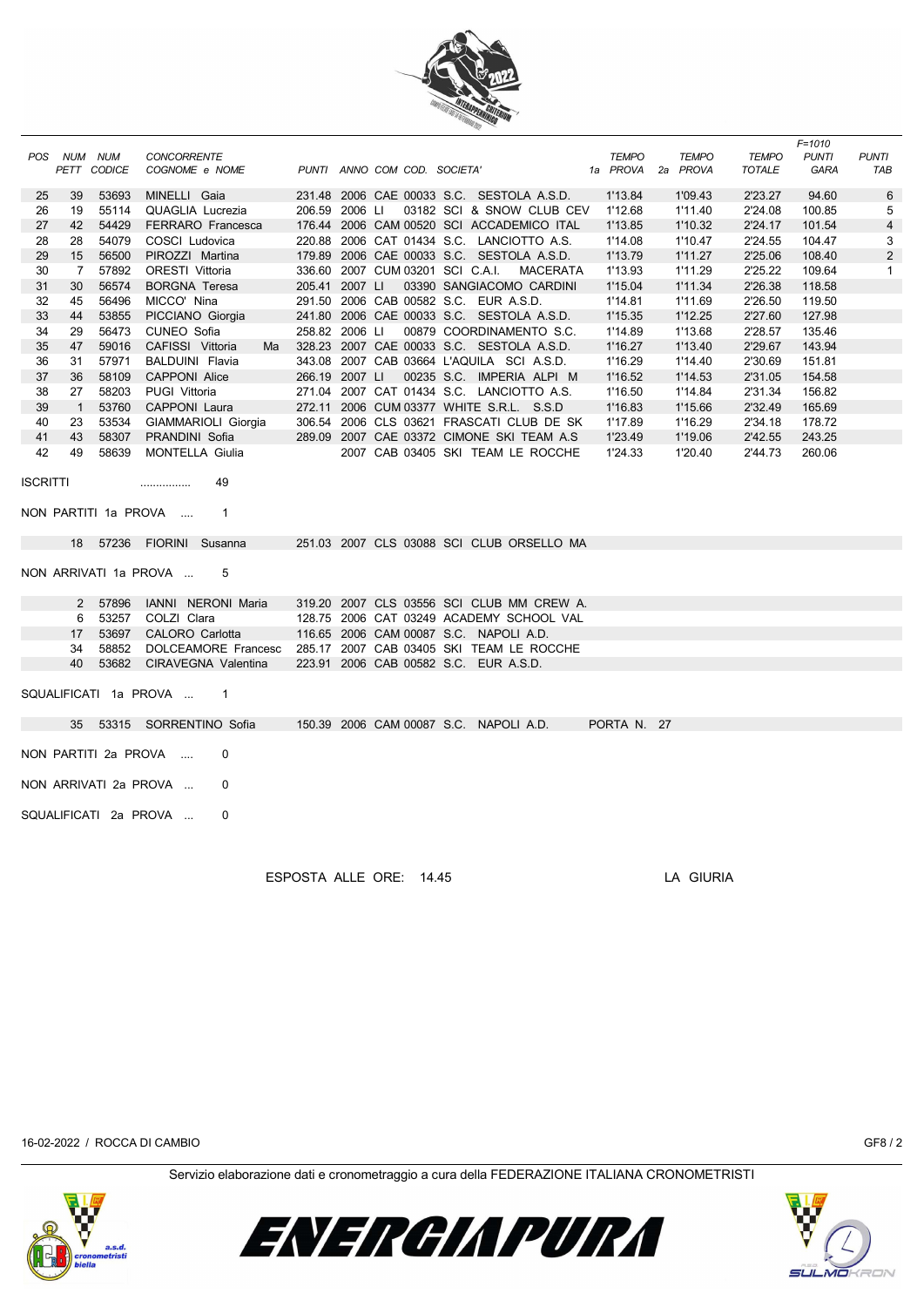



## CRITERIUM INTERAPPENNINICO SLALOM GIGANTE MASCHILE CLASSIFICA UFFICIALE



|                   |                               |                             | Codex: A_MJA0123                                                     | Cod.FISI:                                          | CRT_CHI(R4)               |                   | Gr.Soc.=Y                                                    | P.FISI=Y<br>GARA CAL. FED. O REG. N°                   | $P_{\cdot}$ Reg = Y<br>43914                   |                                           |                     |  |  |
|-------------------|-------------------------------|-----------------------------|----------------------------------------------------------------------|----------------------------------------------------|---------------------------|-------------------|--------------------------------------------------------------|--------------------------------------------------------|------------------------------------------------|-------------------------------------------|---------------------|--|--|
|                   |                               |                             | COD. ORGANIZZATORI                                                   |                                                    |                           | 03088<br>02162    |                                                              | NOME SOCIETA' SC ORSELLO MAGNOLA S<br>S.C. LIVATA A.D. |                                                |                                           |                     |  |  |
|                   |                               |                             | LOCALITA' ROCCA DI CAMBIO                                            |                                                    |                           |                   | <b>DATA</b>                                                  |                                                        | 16/ 2/2022                                     |                                           |                     |  |  |
|                   |                               |                             | <b>GIURIA</b>                                                        |                                                    |                           |                   |                                                              | CARATTERISTICHE TECNICHE                               |                                                |                                           |                     |  |  |
|                   |                               |                             | DELEGATO TECNICO<br><b>ARBITRO</b><br>DIRETTORE DI GARA              | <b>BENEDETTI</b><br><b>FOSSATI</b><br><b>MALCI</b> | F. 11245<br>F.<br>F. 7238 | 26520             | NOME PISTA<br>PARTENZA<br><b>ARRIVO</b><br><b>DISLIVELLO</b> |                                                        | <b>INNAMORATI</b><br>1819 m<br>1535 m<br>284 m |                                           |                     |  |  |
|                   |                               |                             | <b>TRACCIATORE</b><br><b>APRIPISTA</b><br>- C -<br>NUMERO DI PORTE   | <b>NOVENA</b><br>- A - FRASCA<br>MANZARA<br>43 41  |                           | М.<br>А.<br>М.    | N° OMOLOGAZIONE NAZ.<br>- B - INNOCENZI<br>- D - ROSA        |                                                        | 12172/CAB/A<br>М.<br>S.                        |                                           |                     |  |  |
|                   |                               |                             | ORA DI PARTENZA<br>TEMPO: SERENO<br>PENALIZZAZIONE CALCOLATA: 120.38 | 10.05<br>NEVE: COMPATTA                            |                           |                   |                                                              | TEMPERATURA P: -4°C<br>PENALIZZAZIONE APPLICATA:       | $-2^{\circ}$ C<br>A:<br>120.38                 |                                           |                     |  |  |
| POS               | <b>NUM</b><br>PETT            | <b>NUM</b><br><b>CODICE</b> | <b>CONCORRENTE</b><br>COGNOME e NOME                                 | <b>PUNTI</b>                                       | ANNO COM                  | COD.              | SOCIETA'                                                     |                                                        | <b>TEMPO</b><br><b>FINALE</b>                  | $F = 1010$<br><b>PUNTI</b><br><b>GARA</b> | <b>PUNTI</b><br>TAB |  |  |
|                   | <b>U16 ALLIEVI - MASCHILE</b> |                             |                                                                      |                                                    |                           |                   |                                                              |                                                        |                                                |                                           |                     |  |  |
|                   |                               |                             |                                                                      |                                                    |                           |                   |                                                              |                                                        |                                                |                                           |                     |  |  |
|                   | 50                            |                             |                                                                      | 124.52                                             |                           |                   | 02162                                                        |                                                        | 1'06.36                                        |                                           | 100                 |  |  |
| $\mathbf{1}$<br>2 | 89                            |                             | 56767 LALLINI Edoardo                                                | 111.86                                             | 2007 CLS<br>2007          | CAM               |                                                              | S.C. LIVATA A.D.<br>01563 S.C. SETTECOLLI A.D.         | 1'06.45                                        | 0.00<br>1.37                              | 80                  |  |  |
| 3                 | 54                            |                             | 56808 ATTANASIO Luigi<br>54518 VITTO MASSEI Nicolo'                  | 149.61                                             | 2006                      | CAM               | 00520                                                        | SCI ACCADEMICO ITALIA                                  | 1'06.78                                        | 6.39                                      | 60                  |  |  |
| 4                 | 86                            | 54912                       | CONTINI Diego                                                        | 164.31                                             | 2006                      | CAE               | 00967                                                        | A.S.D. SCI CLUB SCHIA                                  | 1'07.12                                        | 11.57                                     | 50                  |  |  |
| 5                 | 79                            |                             | 57770 NAPOLITANO Alessandro                                          | 162.84                                             | 2007                      | CAM               | 03112                                                        | S.C. 3PUNTO3 S.R.L. S                                  | 1'07.50                                        | 17.35                                     | 45                  |  |  |
| 6                 | 91                            | 53406                       | MARTINI Lorenzo                                                      | 166.30                                             | 2006                      | CAT               | 03249                                                        | ACADEMY SCHOOL VAL DI                                  | 1'07.68                                        | 20.09                                     | 40                  |  |  |
| $\overline{7}$    | 66                            | 54396                       | <b>MELCHIORRE Filippo</b>                                            | 185.53                                             | 2006                      | <b>CLS</b>        | 00890                                                        | S.C. SOCIETA' SPORTIV                                  | 1'07.84                                        | 22.53                                     | 36                  |  |  |
|                   | 53                            | 56042                       | COSTA Edoardo                                                        | 168.67                                             | 2006                      | CAB               | 00582                                                        | S.C. EUR A.S.D.                                        | 1'07.84                                        | 22.53                                     | 36                  |  |  |
| 9                 | 71                            | 53729                       | ROMANO Edoardo                                                       | 152.53                                             | 2006                      | <b>CAM</b>        | 00611                                                        | S.C. VESUVIO A.S.D.                                    | 1'07.92                                        | 23.74                                     | 29                  |  |  |
| 10                | 57                            | 53335                       | LANDINI Alberto                                                      | 114.28                                             | 2006                      | CAT               | 00025                                                        | S.C. ABETONE A.S.D.                                    | 1'07.97                                        | 24.50                                     | 26                  |  |  |
| 11                | 127                           | 54016                       | IARUSSI Alessandro                                                   | 137.55                                             | 2006                      | <b>CAM</b>        | 00087                                                        | S.C. NAPOLI A.D.                                       | 1'08.10                                        | 26.48                                     | 24                  |  |  |
| 12                | 97                            | 56946                       | MATERAZZO Lucio                                                      | 151.39                                             | 2007                      | CAM               | 00520                                                        | SCI ACCADEMICO ITALIA                                  | 1'08.20                                        | 28.00                                     | 22                  |  |  |
| 13                | 56                            | 55724                       | <b>SEGHI Matteo</b>                                                  | 126.93                                             | 2006                      | CAE               | 00033                                                        | S.C. SESTOLA A.S.D.                                    | 1'08.36                                        | 30.44                                     | 20                  |  |  |
| 14                | 108                           | 54334                       | TINTORRI Francesco                                                   | 164.22                                             | 2006                      | CAE               | 00033                                                        | S.C. SESTOLA A.S.D.                                    | 1'08.44                                        | 31.66                                     | 18                  |  |  |
| 15                | 83                            | 58354                       | TARICANI Valerio<br>Massimo                                          | 162.50                                             | 2007                      | <b>CAM</b>        | 00520                                                        | SCI ACCADEMICO ITALIA                                  | 1'08.46                                        | 31.96                                     | 16                  |  |  |
| 16                | 126                           | 54549                       | <b>BRANCACCIO Sergio</b>                                             | 162.48                                             | 2006                      | CAM               | 03555                                                        | SCI CLUB POSILLIPO S.                                  | 1'08.52                                        | 32.88                                     | 15                  |  |  |
| 17                | 143                           | 58107                       | D'ARPE Gabriele                                                      | 195.43                                             | 2007                      | CAE               | 03372                                                        | CIMONE SKI TEAM A.S.D                                  | 1'08.68                                        | 35.31                                     | 14                  |  |  |
| 18                | 105                           | 54360                       | RIZZO Orazio                                                         | 155.01                                             | 2006                      | CAM               | 00520                                                        | SCI ACCADEMICO ITALIA                                  | 1'08.71                                        | 35.77                                     | 13                  |  |  |
| 19                | 64                            | 57769                       | <b>MORETTI Filiberto</b>                                             | 180.17                                             | 2007                      | <b>CUM</b>        | 03215                                                        | S.C. NAZIONALE A.D.                                    | 1'08.77                                        | 36.68                                     | 12                  |  |  |
| 20                | 52                            | 59094                       | LACCHI Alessandro                                                    | 181.84                                             | 2007                      | CAB               | 00582                                                        | S.C. EUR A.S.D.                                        | 1'08.88                                        | 38.35                                     | 11                  |  |  |
| 21                | 132                           | 55976                       | DE CESARE Enrico                                                     | 210.07                                             | 2006                      | CAM               | 03330                                                        | SCI CLUB AREMOGNA A.D                                  | 1'09.02                                        | 40.49                                     | 10                  |  |  |
| 22                | 115                           | 53405                       | TROZZI Matteo                                                        | 179.49                                             | 2006                      | CAM               | 00087                                                        | S.C. NAPOLI A.D.                                       | 1'09.11                                        | 41.86                                     | 9                   |  |  |
| 23                | 107                           | 56486                       | <b>BACULO Gustavo</b>                                                | 162.00                                             | 2006                      | <b>CAM</b>        | 03555                                                        | SCI CLUB POSILLIPO S.                                  | 1'09.25                                        | 43.99                                     | 8                   |  |  |
| 24<br>25          | 99<br>118                     | 55461<br>55574              | ORLANDI Francesco Maria<br><b>FILIPPINI</b><br>Gianfilippo           | 162.92<br>190.87                                   | 2006<br>2006              | <b>CLS</b><br>CAM | 02162<br>03555                                               | S.C. LIVATA A.D.<br>SCI CLUB POSILLIPO S.              | 1'09.26<br>1'09.35                             | 44.14<br>45.51                            | 7<br>6              |  |  |

16-02-2022 / ROCCA DI CAMBIO GM8 / 1

Servizio elaborazione dati e cronometraggio a cura della FEDERAZIONE ITALIANA CRONOMETRISTI





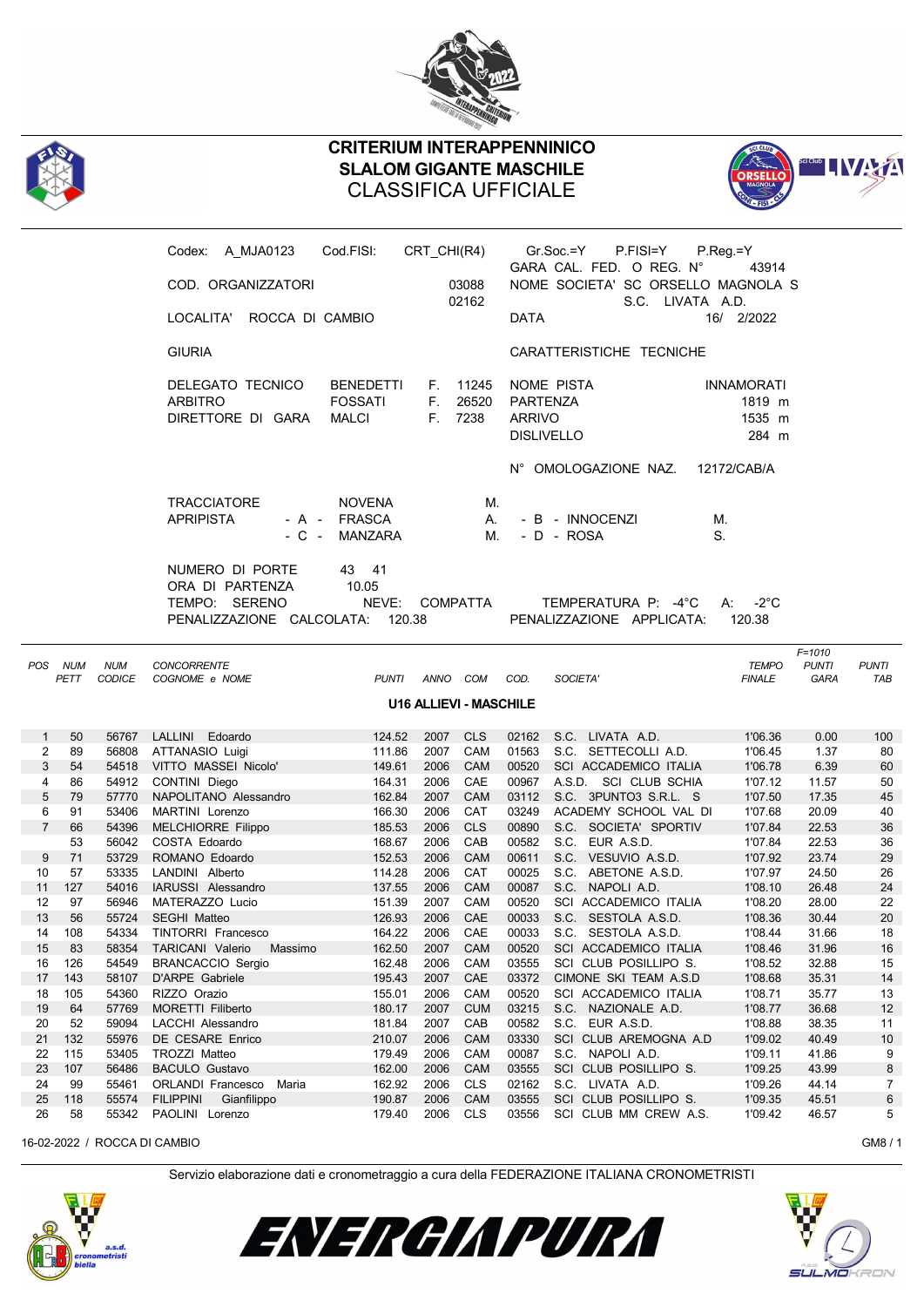

| POS      | NUM         | <b>NUM</b>     | <b>CONCORRENTE</b>                     |                  |              |            |                |                                                | <b>TEMPO</b>       | F=1010<br><b>PUNTI</b> | <b>PUNTI</b>   |
|----------|-------------|----------------|----------------------------------------|------------------|--------------|------------|----------------|------------------------------------------------|--------------------|------------------------|----------------|
|          | PETT        | <b>CODICE</b>  | COGNOME e NOME                         | <b>PUNTI</b>     | ANNO         | <b>COM</b> | COD.           | <b>SOCIETA</b>                                 | <b>FINALE</b>      | GARA                   | TAB            |
| 27       | 76          | 53774          | <b>BACCI</b> Andrea                    | 135.64           | 2006         | <b>CAT</b> | 00025          | S.C. ABETONE A.S.D.                            | 1'09.47            | 47.33                  | 4              |
| 28       | 100         | 59179          | TINTORRI Alessandro                    | 197.19           | 2007         | CAE        | 00033          | S.C. SESTOLA A.S.D.                            | 1'09.48            | 47.49                  | 3              |
| 29       | 69          | 54685          | <b>CECCARELLI Luca</b>                 | 154.29           | 2006         | CAT        | 02928          | S.C. DOGANACCIA A.S.D                          | 1'09.59            | 49.16                  | $\overline{2}$ |
| 30       | 92          | 55317          | <b>GEMMA Bernardo</b>                  | 159.88           | 2006         | <b>CLS</b> | 03556          | SCI CLUB MM CREW A.S.                          | 1'09.64            | 49.92                  | 1              |
| 31       | 67          | 56904          | <b>DONATI Federico</b>                 | 244.53           | 2007         | <b>CUM</b> | 03201          | SCI C.A.I.<br>MACERATA A                       | 1'09.65            | 50.07                  |                |
| 32       | 72          | 57065          | PINTO Giovanni<br>Tommaso              | 172.79           | 2007         | <b>CLS</b> | 03088          | SCI CLUB ORSELLO MAGN                          | 1'09.70            | 50.83                  |                |
| 33       | 60          | 57658          | <b>FOSSATI Federico</b>                | 176.32           | 2007         | LI         | 03367          | SKI CLUB SAVONA A.S.D                          | 1'09.72            | 51.14                  |                |
| 34       | 80          | 55836          | <b>SQUERI Federico</b>                 | 142.44           | 2006         | CAE        | 00967          | A.S.D. SCI CLUB SCHIA                          | 1'09.74            | 51.44                  |                |
| 35       | 129         | 53672          | CASCINI Fabrizio<br>Maria              | 208.71           | 2006         | CAM        | 03555          | SCI CLUB POSILLIPO S.                          | 1'09.80            | 52.36                  |                |
| 36       | 63          | 54671          | VACCA Tommaso                          | 189.98           | 2006         | Ш          | 03367          | SKI CLUB SAVONA A.S.D                          | 1'09.89            | 53.73                  |                |
| 37       | 124         | 56160          | <b>SCHIAFFINO Giorgio</b>              | 224.82           | 2006         | CAE        | 00307          | SCI CLUB 21 A.D.                               | 1'09.94            | 54.49                  |                |
| 38       | 87          | 56166          | RUGGERI Alessandro                     | 188.97           | 2006         | CAE        | 03372          | CIMONE SKI TEAM A.S.D                          | 1'09.96            | 54.79                  |                |
| 39       | 77          | 56994          | MIGONE Carlo Maria                     | 202.30           | 2007         | LI         | 03182          | SCI & SNOW CLUB CEVA                           | 1'10.17            | 57.99                  |                |
| 40       | 95          | 54408          | <b>QUARENGHI Pierfrancesco</b>         | 171.72           | 2006         | CAE        | 03372          | CIMONE SKI TEAM A.S.D                          | 1'10.22            | 58.75                  |                |
| 41       | 144         | 55536          | D'AMATO Antonio                        | 221.02           | 2006         | CAE        | 00307          | SCI CLUB 21 A.D.                               | 1'10.24            | 59.05                  |                |
| 42       | 116         | 54797          | <b>VERDE Luca</b>                      | 162.29           | 2006         | CAM        | 03555          | SCI CLUB POSILLIPO S.                          | 1'10.32            | 60.27                  |                |
| 43       | 114         | 57447          | <b>CATTANI Cosimo</b>                  | 239.42           | 2007         | <b>CAT</b> | 00025          | S.C. ABETONE A.S.D.                            | 1'10.39            | 61.34                  |                |
| 44       | 122         | 57355          | LAMBERTINI Giorgio                     | 243.16           | 2007         | CAE        | 00033          | S.C. SESTOLA A.S.D.                            | 1'10.47            | 62.55                  |                |
| 45       | 130         | 55352          | <b>ZAMBELLI Ettore</b>                 | 202.48           | 2006         | CAE        | 03372          | CIMONE SKI TEAM A.S.D                          | 1'10.49            | 62.86                  |                |
|          | 111<br>85   | 56245          | <b>BECOCCI Dario</b><br>RIGANTI Davide | 249.34           | 2006         | CAT        | 02928          | S.C. DOGANACCIA A.S.D                          | 1'10.49            | 62.86                  |                |
| 47<br>48 |             | 54710          |                                        | 216.24           | 2006         | LI.        | 03367          | SKI CLUB SAVONA A.S.D                          | 1'10.54            | 63.62                  |                |
|          | 137<br>75   | 57755<br>54756 | MODESTI Fabio<br>DI GREGORIO Simone    | 215.28<br>220.67 | 2007<br>2006 | CAE<br>CAB | 03372<br>00660 | CIMONE SKI TEAM A.S.D<br>S.C. CAMPO FELICE - R | 1'10.60<br>1'10.60 | 64.53<br>64.53         |                |
|          | 84          |                |                                        |                  |              | CAB        |                | S.C. OVINDOLI A.D.                             |                    |                        |                |
| 50<br>51 | 103         | 57930<br>55873 | DE LUCA Valerio<br><b>NERI Piero</b>   | 261.68<br>222.28 | 2007<br>2006 | <b>CAT</b> | 02351<br>01434 | S.C. LANCIOTTO A.S.D.                          | 1'10.71<br>1'10.77 | 66.21<br>67.12         |                |
| 52       | 90          | 54789          | GATTI Niccolo'                         | 219.47           | 2006         | Ш          | 02783          | SPORTING ALPI MARITTI                          | 1'10.78            | 67.27                  |                |
| 53       | 128         | 53423          | AYO' Gabriel                           | 286.51           | 2006         | <b>CLS</b> | 00890          | S.C. SOCIETA' SPORTIV                          | 1'10.97            | 70.16                  |                |
| 54       | 104         | 57687          | BLASETTI Giacomo                       | 212.00           | 2007         | CAB        | 00582          | S.C. EUR A.S.D.                                | 1'11.00            | 70.62                  |                |
| 55       | 74          | 54696          | <b>TAMBURINI Alessandro</b>            | 253.75           | 2006         | <b>CUM</b> | 03215          | S.C. NAZIONALE A.D.                            | 1'11.03            | 71.08                  |                |
| 56       | 138         | 57538          | PONZO Andrea                           | 280.24           | 2007         | CAM        | 03549          | SC 3000 SKI RACE A.D.                          | 1'11.23            | 74.12                  |                |
| 57       | 134         | 60100          | TROIANO Niccolo                        | 161.88           | 2007         | CAM        | 03555          | SCI CLUB POSILLIPO S.                          | 1'11.35            | 75.95                  |                |
| 58       | 93          | 57328          | CENTIOLI Leonardo                      | 236.24           | 2007         | CAB        | 03405          | SKI TEAM LE ROCCHE A.                          | 1'11.38            | 76.40                  |                |
| 59       | 101         | 58175          | GIUSTI Giacomo                         | 231.58           | 2007         | <b>CAT</b> | 01434          | S.C. LANCIOTTO A.S.D.                          | 1'11.42            | 77.01                  |                |
| 60       | 135         | 54331          | D'ANNA Christian                       | 224.88           | 2006         | CAM        | 03555          | SCI CLUB POSILLIPO S.                          | 1'11.61            | 79.91                  |                |
| 61       | 65          | 55518          | DE ANGELIS Francesco<br>Maria          | 228.36           | 2006         | <b>CUM</b> | 03377          | WHITE S.R.L. S.S.D                             | 1'11.62            | 80.06                  |                |
| 62       | 55          | 668714         | RAPISARDA Sebastiano<br>Mario          | 282.05           | 2006         | <b>SIC</b> | 01758          | A.S.D. S.C. ETNA                               | 1'11.76            | 82.19                  |                |
| 63       | 120         | 57756          | <b>MODESTI Mattia</b>                  | 213.03           | 2007         | CAE        | 03372          | CIMONE SKI TEAM A.S.D                          | 1'11.79            | 82.64                  |                |
| 64       | 136         | 55377          | LENZI Riccardo                         | 249.33           | 2006         | CAE        | 00441          | S.C. VAL CARLINA A.S.                          | 1'11.93            | 84.78                  |                |
| 65       | 140         | 54991          | ELIA Michele                           | 260.45           | 2006         | <b>CAM</b> | 00611          | S.C.<br>VESUVIO A.S.D.                         | 1'12.24            | 89.49                  |                |
| 66       | 112         | 59660          | LUPI Alessio                           | 305.71           | 2007         | CAB        | 03405          | SKI TEAM LE ROCCHE A.                          | 1'12.47            | 92.99                  |                |
| 67       | 121         | 53470          | ANDREANI Tommaso                       | 216.12           | 2006         | CAE        | 02329          | S.C. MONTENUDA A.S.D.                          | 1'12.67            | 96.04                  |                |
| 68       | 131         | 59572          | <b>BIANCONI</b> Alessandro             | 228.92           | 2007         | CAE        | 00033          | S.C. SESTOLA A.S.D.                            | 1'12.93            | 100.00                 |                |
| 69       | 96          | 59320          | PARISI Marco                           | 224.76           | 2007         | <b>CLS</b> | 03088          | SCI CLUB ORSELLO MAGN                          | 1'13.50            | 108.67                 |                |
| 70       | 94          | 661536         | <b>BRACCI Giorgio</b>                  | 284.98           | 2006         | CUM        | 03374          | S.C. DUEMILA ASCOLI P                          | 1'13.79            | 113.08                 |                |
| 71       | 68          | 120549         | <b>GENTILE CONTINO Giulio</b>          |                  | 2006         | <b>SIC</b> | 03303          | A.S.D. VULKANO SKI RA                          | 1'14.47            | 123.43                 |                |
| 72       | 109         | 681203         | <b>BARBERINI Valerio</b><br>Domizio    |                  | 2007         | <b>CLS</b> | 03571          | TERMINILLO SKI ACADEM                          | 1'14.58            | 125.11                 |                |
| 73       | 142         | 57013          | <b>MANCINI Mario</b>                   | 252.39           | 2007         | CAM        | 00611          | S.C. VESUVIO A.S.D.                            | 1'14.86            | 129.37                 |                |
| 74       | 133         | 58406          | <b>GALEANI Valerio</b>                 | 376.15           | 2007         | CAB        | 03405          | SKI TEAM LE ROCCHE A.                          | 1'16.45            | 153.57                 |                |
| 75       | 141         | 60143          | VICINI Mattia                          | 338.19           | 2007         | CAE        | 02906          | S.C. PRATO SPILLA MON                          | 1'16.87            | 159.96                 |                |
| 76       | 81          | 53628          | SERMARINI Rocco Maria                  | 308.31           | 2006         | <b>CUM</b> | 03374          | S.C. DUEMILA ASCOLI P                          | 1'16.98            | 161.64                 |                |
| 77       | 117         | 54214          | <b>NECCI Umberto</b>                   |                  | 2006         | <b>CLS</b> | 00890          | S.C. SOCIETA' SPORTIV                          | 1'18.44            | 183.86                 |                |
| 78       | 139         | 680620         | <b>BERTOZZI Filippo</b>                | 371.69           | 2006         | CAE        | 00967          | A.S.D. SCI CLUB SCHIA                          | 1'19.01            | 192.53                 |                |
| 79       | 110         | 670940         | <b>FERRARA Davide</b>                  | 349.80           | 2007         | <b>CLS</b> | 00890          | S.C. SOCIETA' SPORTIV                          | 1'19.41            | 198.62                 |                |
| 80       | 119         | 668770         | PIZZUTILO Cristiano                    |                  | 2007         | <b>CLS</b> | 00890          | S.C. SOCIETA' SPORTIV                          | 1'23.87            | 266.50                 |                |
| ISCRITTI |             | .              | 95                                     |                  |              |            |                |                                                |                    |                        |                |
|          |             |                |                                        |                  |              |            |                |                                                |                    |                        |                |
|          | NON PARTITI | $\cdots$       | $\mathbf{1}$                           |                  |              |            |                |                                                |                    |                        |                |
|          |             |                |                                        |                  |              |            |                |                                                |                    |                        |                |
|          | 98          | 59967          | PITTORI Riccardo                       | 297.09           | 2007         | CAB        | 02351          | S.C. OVINDOLI A.D.                             |                    |                        |                |

16-02-2022 / ROCCA DI CAMBIO GM8 / 2

Servizio elaborazione dati e cronometraggio a cura della FEDERAZIONE ITALIANA CRONOMETRISTI



ENERGIAPURA